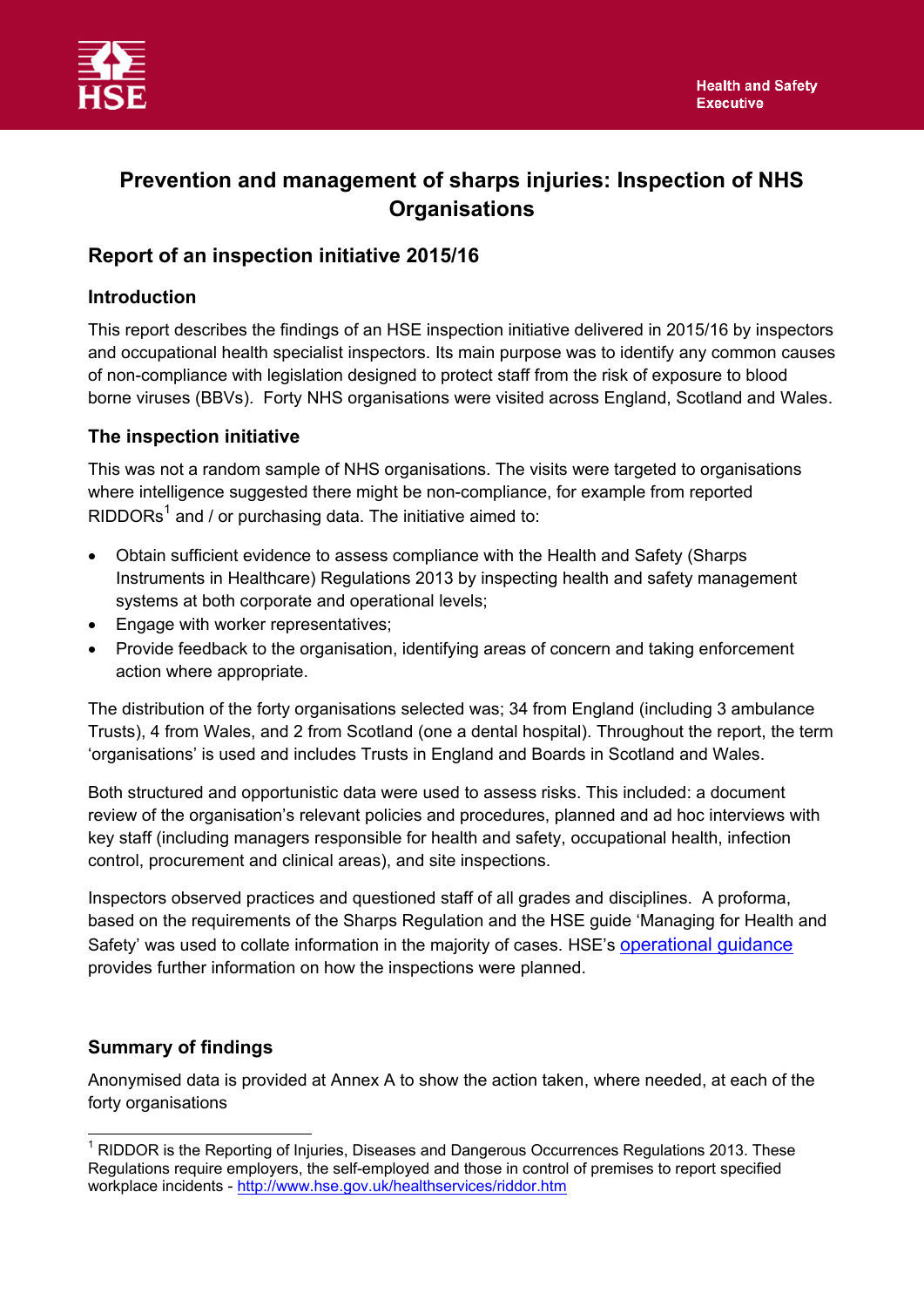- Health and safety breaches were identified in 90% of organisations visited.
- 83% failed to fully comply with the Sharps Regulations.
- Improvement notices were issued to 45% of the organisations visited
- The chart below shows the legislation for which breaches were found



The distribution of breaches of the Sharps Regulation across the sites is shown below



Sometimes there were multiple breaches of the Sharps Regulations at one site.

## **Types of failings found**

- 1. Use and disposal of medical sharps
	- Generally, there was failure to use safer sharps where reasonably practicable, or inconsistent use of safer sharps across the organisation. For example:
		- o On occasions there was an inconsistent strategic approach by organisations to sharps management, for example, there were initial reviews but this was not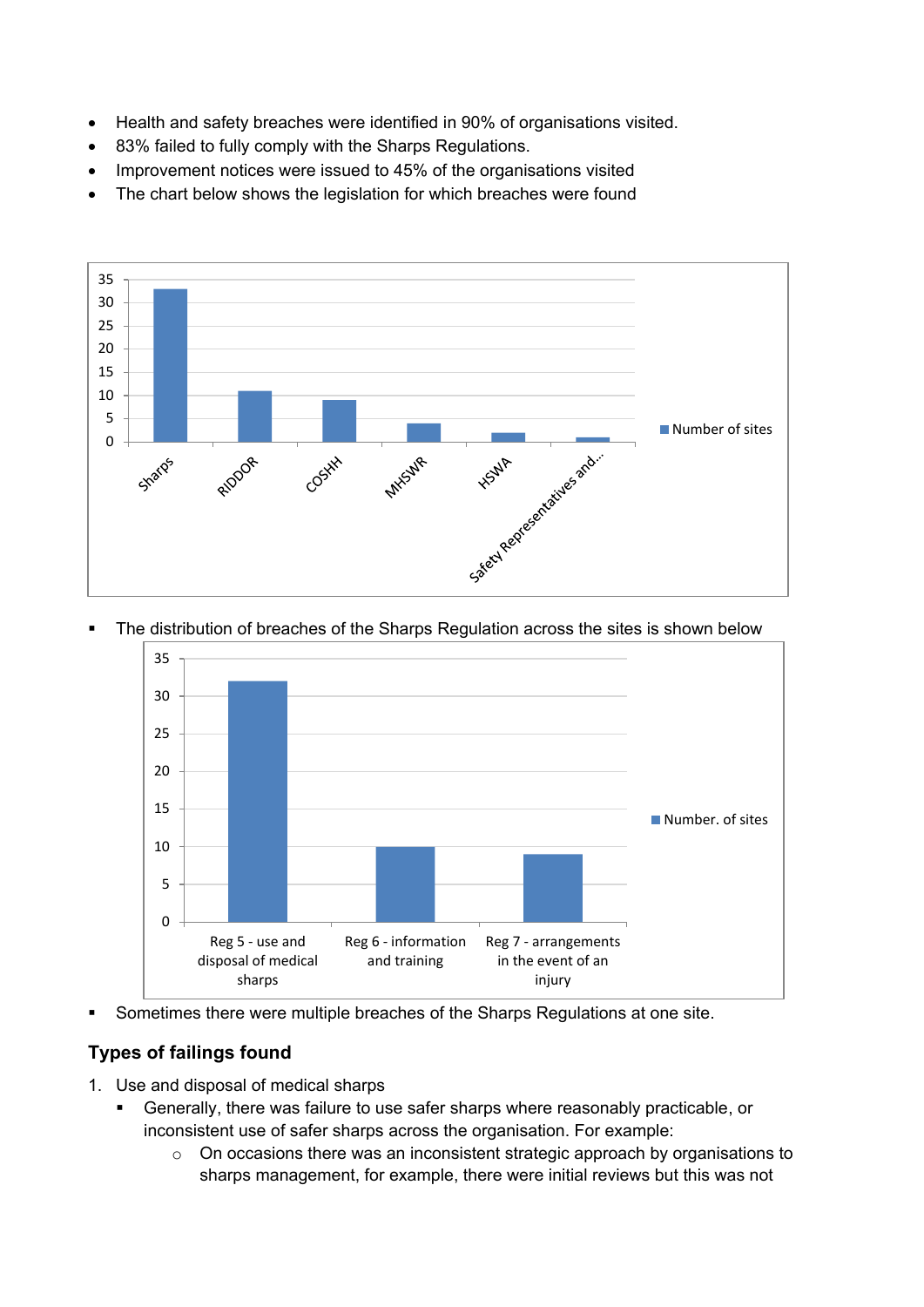followed through over time or across the organisation, or employees were not represented on the steering group.

- $\circ$  There were a few instances where there was no sharps prevention strategy in place
- $\circ$  organisations had failed to provide needles with safety mechanism that are readily available e.g. hollow bore hypodermic needles;
- $\circ$  instances were identified where organisations had not distinguished between individual preferences and reasonable practicability;
- o although there was some introduction of safer sharps, there was still widespread use of non-safe devices including scalpels, winged IV cannula and other sharps devices;
- $\circ$  failures to ensure non-safe sharps are removed once safer sharps are in place. There was evidence of non-safe and safe sharps being stored together. This led to confusion for staff who were unsure which item to use, they could take the wrong item by mistake, or personal preferences informed their decision making;
- $\circ$  a need for better communication with procurement to ensure that only safer sharps were purchased and available, where reasonably practicable;
- There were a number of instances where the sharps bins were at low level, which was potentially within reach of children, or, the temporary closures were not being used; and
- Sharps bins were not always located at point of use. It was observed where used needles were left on trolley rather than being disposed of in a sharps bin
- 2. Risk assessment
	- Often there was a failure to assess risks of exposure to blood borne viruses from sharps injuries. For example:
		- o lack of suitable and sufficient risk assessments around the use of non-safe sharps in areas where it was not reasonable practicable to use a safety device, such as paediatric vascular access;
		- $\circ$  failure to focus on the potentially higher risk areas such as emergency or maternity services departments, and
		- $\circ$  there were no safe procedures for working with, and disposal of, sharps in areas where it had been identified that safer sharps were not reasonable practicable. (This should be noted in the risk assessment, and sufficient detail given on the preventative and protective measures to be taken to control the risk).
- 3. Information and training
	- On occasions there was evidence that the training did not include information that was relevant to the activities. For example:
		- $\circ$  Staff not been provided with adequate information and instructions on what to do when presented with patients' own insulin and standard needles;
		- $\circ$  Although sharps management was included on mandatory training, staff had difficulties demonstrating levels of compliance;
		- $\circ$  Checks had not been made to ensure that employees were practising the correct techniques;
		- $\circ$  Employees who had been trained to use safer sharps were not consistent in explaining how they would deploy the safety guard on e.g. the hollow bore needles, and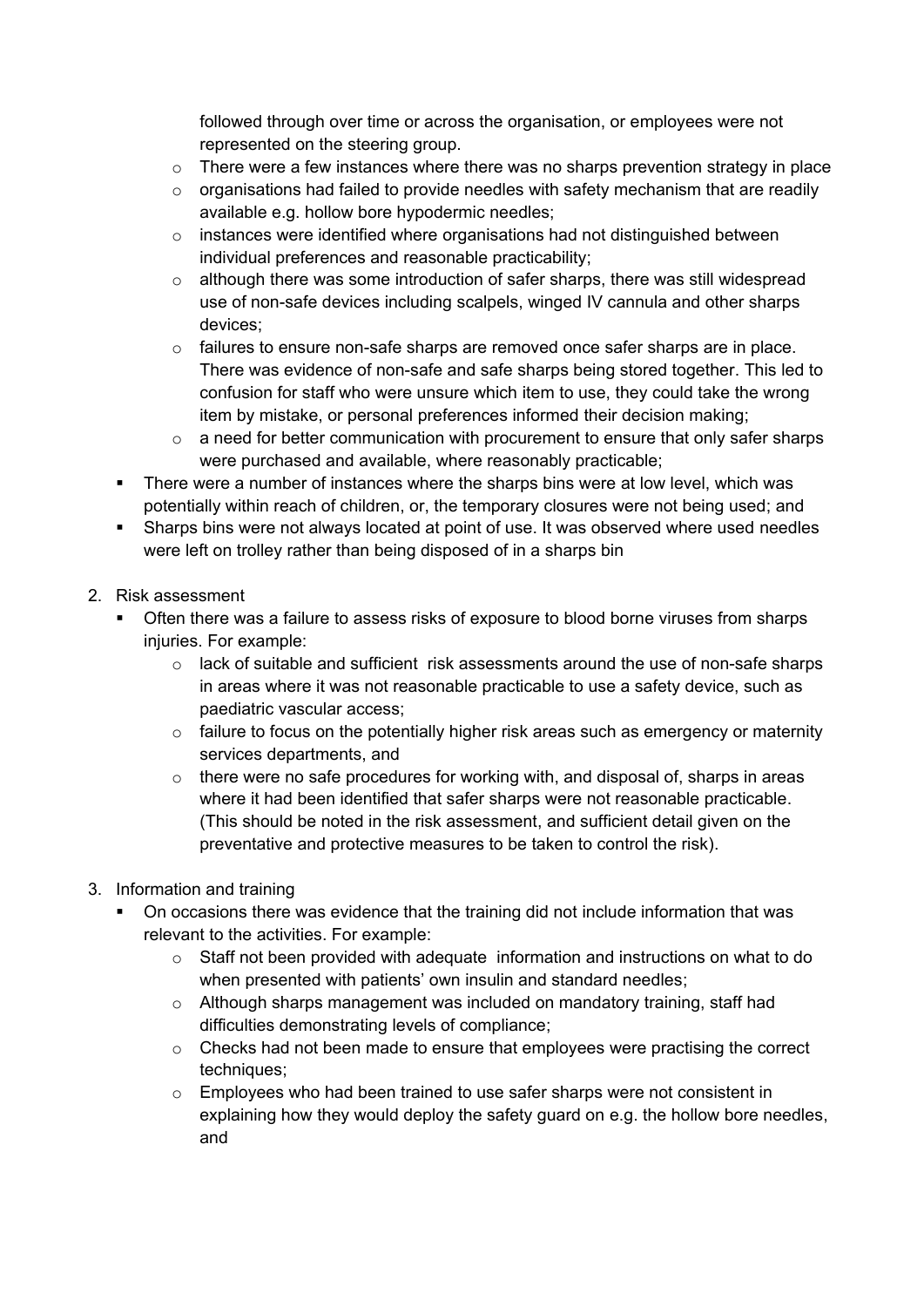- $\circ$  Lack of consistency in reporting sharps injuries to the organisations' own internal occupational health services.
- 4. Investigations and reviews
	- There were instances of a lack of a robust system in place to investigate sharps injuries, record the findings from the investigation (including the underlying cause) and apply any lessons learnt to prevent recurrence. Organisations are required to identify what measures they will implement to ensure necessary action to prevent recurrence, and
	- Instances were found where the policies for the management of sharps were out of date and did not acknowledge the trust's statutory duties.
	- There were a few occasions where the policies and procedures for managing the risk of exposure to BBVs due to sharp injuries had not been reviewed and revised since the Sharps Regulations been in place.
- 5. Reporting of injuries
	- A number of instances of failing to report RIDDORs, or to report correctly as dangerous occurrence, when appropriate
		- o Approximately in a quarter of visits, it was found that Trusts had not reported any incidents to HSE that met RIDDOR criteria

## **Examples of good practice**

- Having infection control working closely with health and safety staff, and using occupational health at a strategic level is potentially a good model for maintaining continuous improvement in the prevention and management of sharp injuries.
- Notices around the organisation promoting safer sharps
- **Procurement had a process in place to remove and replace traditional sharps with a safer** device where reasonably practicable
- Identifying high risk areas from internal data, and having systems in place to review these areas
- Where it was identified that there was no suitable safer sharp device available, and nonsafety devices needed to be used, these were stored in the relevant area together with the risk assessment and procedure for working with those devices. They were only available as non-stock items, and approval was needed before purchasing.
- Learning points from an analyses of incidents was included in training and other information sources, and
- Employees' written instructions were included as part of mandatory training.

#### **What have we learnt?**

- Although this report is not representative of compliance levels in all NHS organisations, the failings described appear to represent common causes of non-compliance. These lessons can therefore be learned more widely.
- The scope of the Sharps Regulations do not apply to pharmaceutical manufacturers, and the significance of this limitation has been highlighted by the inspection initiative. This was shown by the number of pre-filled medical devices, such as flu vaccines, used by NHS organisations for which alternatives with safety devices are not available.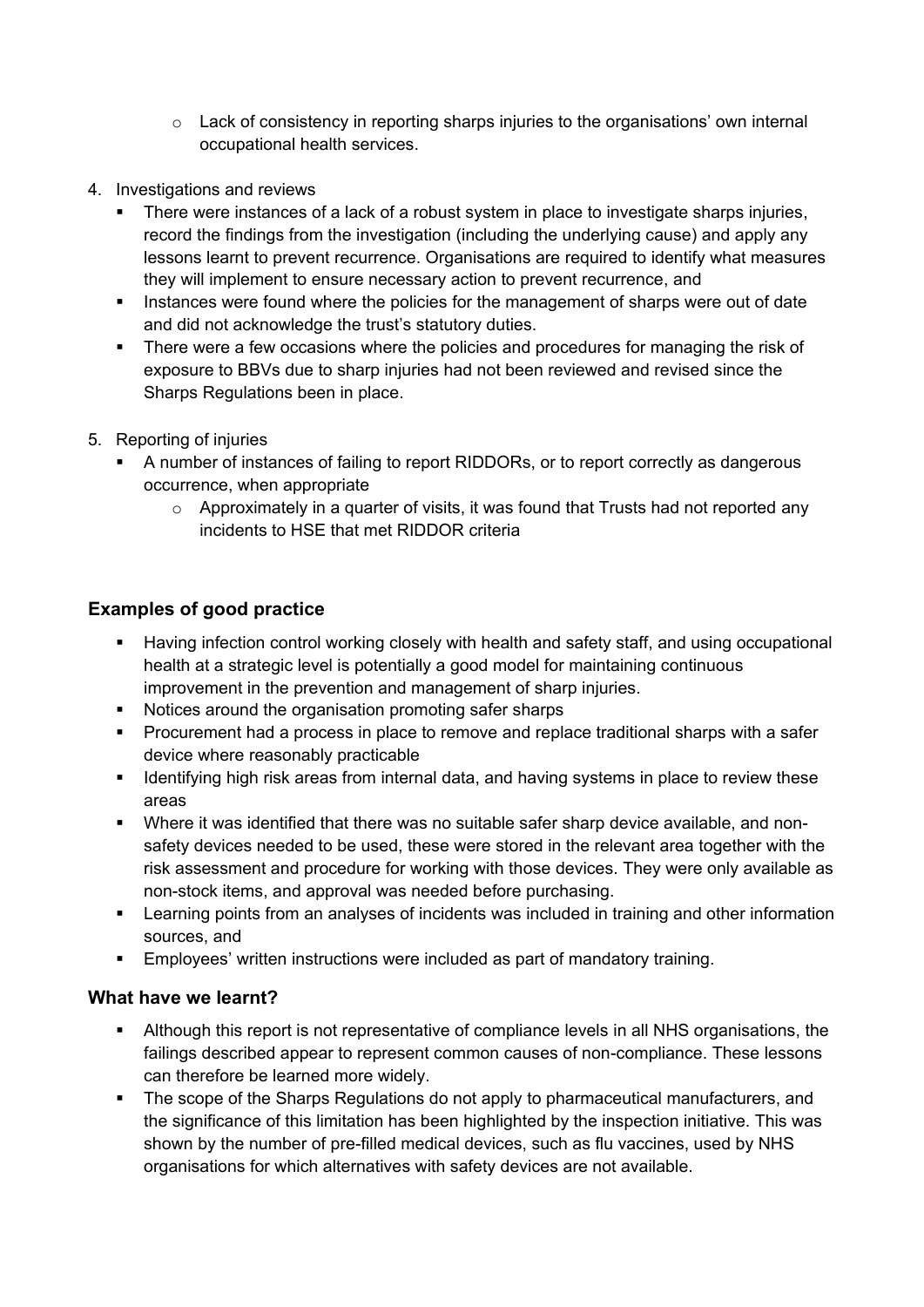### **What next**

- **HSE** is publicising the findings from this initiative to health and social care employers and employee representative bodies to encourage improvements in how staff are protected from the risk of exposure to blood borne viruses (BBVs).
- The findings will used as evidence in the Government's statutory post implementation assessment of the effectiveness of the Sharps Regulations
- HSE will bring the relevant findings to the attention of the pharmaceutical manufacturers' representative bodies, and other relevant regulators.

**HSE** 

April 2016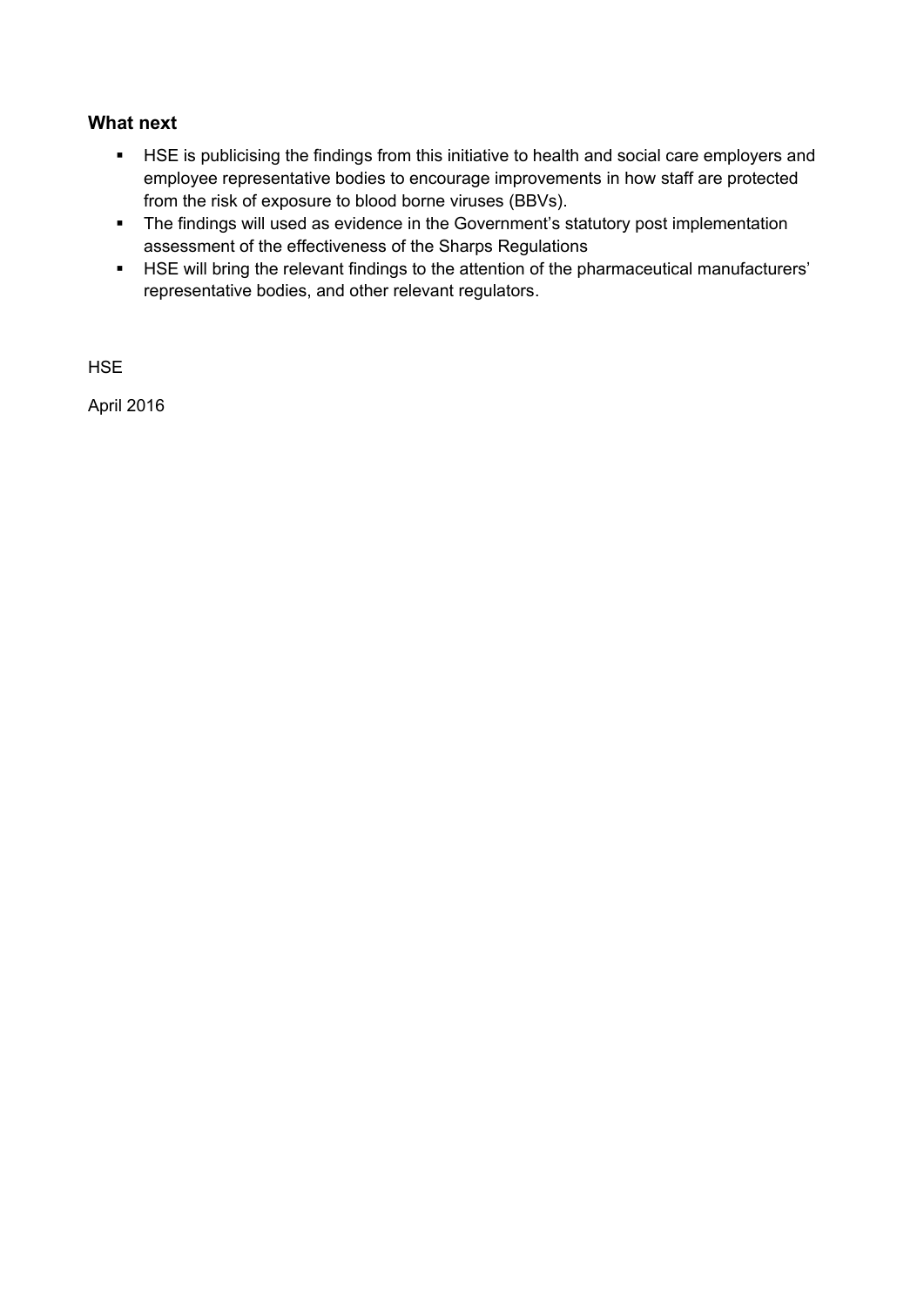## **Annex A**

## **Anonymised enforcement data**

| Organisation   | <b>Breaches identified</b>                                                                                   | <b>Enforcement</b><br>action taken   |
|----------------|--------------------------------------------------------------------------------------------------------------|--------------------------------------|
|                |                                                                                                              | NB: NOC = notice of<br>contravention |
|                |                                                                                                              | IN = improvement notice              |
| $\mathbf{1}$   | None                                                                                                         | N/A                                  |
| $\overline{2}$ | Sharps Regs 2013 - Reg 5(1)(b)<br>HSWA S2<br>Sharps Regs 2013 - Reg 7(1)                                     | NOC & IN                             |
| 3              | Sharps Regs 2013 - Reg 5(1)(b)<br>Sharps Regs 2013 - Reg 6<br>RIDDOR 2013- Reg 7                             | <b>NOC &amp; IN</b>                  |
| 4              | COSHH 2002 - Reg 11<br>Sharps Regs 2013 - Reg 5(1)(b)<br>RIDDOR 2013 - Reg 7                                 | NOC & IN                             |
| 5              | Sharps Regs 2013, Reg 5(1)(b)<br>COSHH 2002 - Reg 6(1)                                                       | <b>NOC</b>                           |
| 6              | HSWA S2<br>Sharps Regs 2013, Reg 5(1)(b), 6(1), 6(4), 7(1)(c)                                                | NOC & IN                             |
| 7              | <b>HSAW S2</b><br>RIDDOR 2013 - Reg 7                                                                        | <b>NOC</b>                           |
| 8              | RIDDOR 2013 - Reg 7, 9,12<br>Sharps Regs 2013 - Reg 5(1)(b), Reg 5(2), Reg 6(4)<br>MHSW Regs 1999 - Reg 3(1) | <b>NOC</b>                           |
| 9              | RIDDOR 2013 - Reg 7<br>Sharps Regs 2013 - Regs 5 & 7<br>MHSW Regs 1999 - Reg 3(1)                            | <b>NOC &amp; IN</b>                  |
| 10             | Sharps Regs 2013 - Reg 5(1)(b)                                                                               | <b>NOC</b>                           |
| 11             | RIDDOR 2013 - Reg 7<br><b>Sharps Regs</b><br>Safety Representatives and Safety Committee Reg<br>1977         | <b>NOC</b>                           |
| 12             | Sharps Regs 2013 - Reg 5(1)(b)<br>RIDDOR 2013 - Reg 7                                                        | <b>NOC</b>                           |
| 13             | Sharps Regs 2013 - Reg 5(1)(b), Reg 6(1), Reg 7<br>(1)(c)                                                    | <b>NOC</b>                           |
| 14             | Sharps Regs 2013 - Reg 5(1)(b), Reg 6(1), Reg 7<br>(1)(c)                                                    | NOC & IN                             |
| 15             | COSHH 2002 - Reg 6<br>Sharps Regs 2013 - Reg 5(1)(b), 5(2), 6(1), 6(4)<br>MHSW 1999, Reg 3(1)                | NOC & IN                             |
| 16             | Sharps Regs 2013, Reg 5(1)(b)                                                                                | <b>NOC</b>                           |